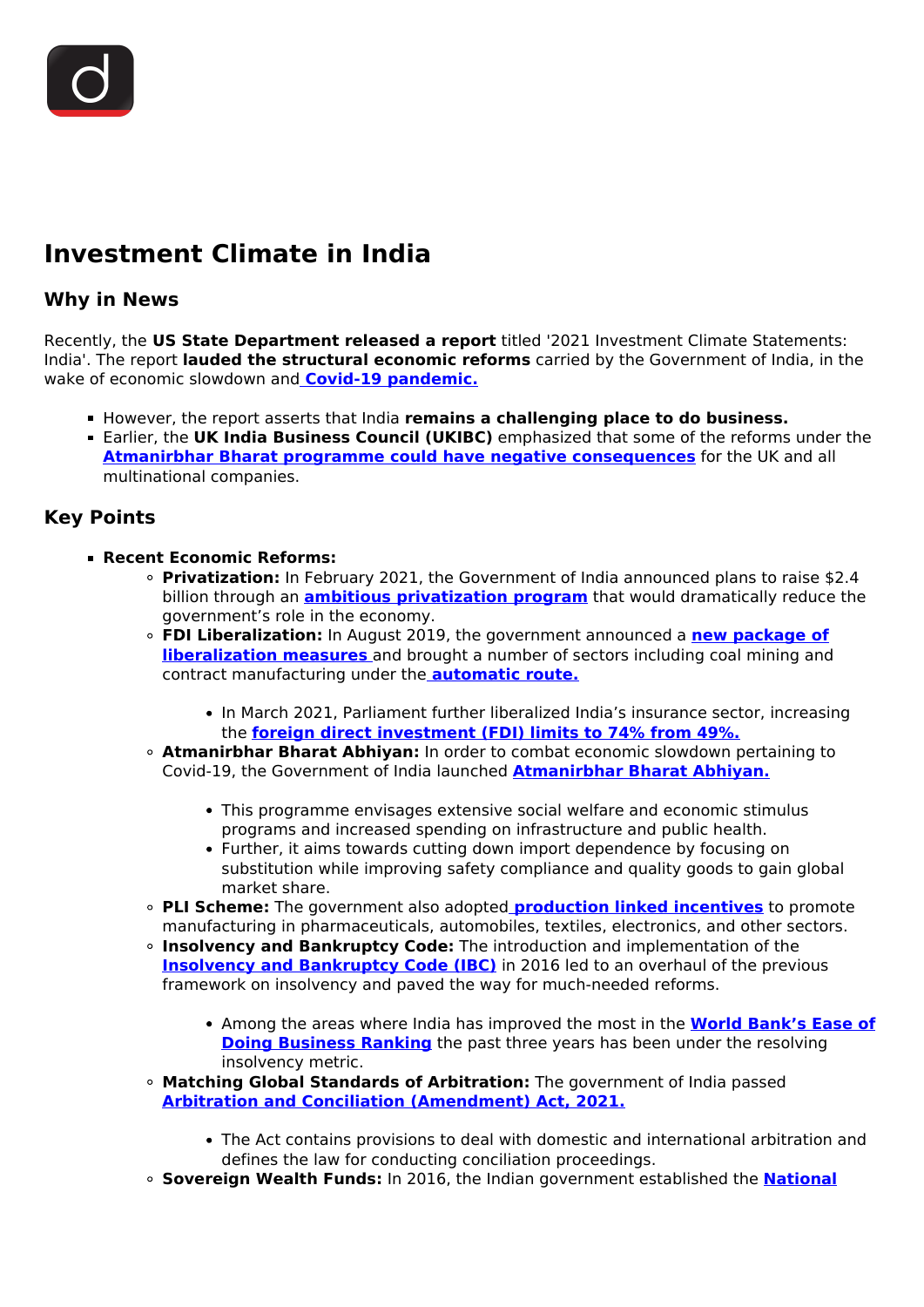**[Infrastructure Investment Fund \(NIIF\)](/daily-updates/daily-news-analysis/cabinet-approves-capital-infusion-into-niif)**, touted as India's first sovereign wealth fund to promote investments in the infrastructure sector.

- The government agreed to contribute \$3 billion to the fund, while an additional \$3 billion will be raised from the private sector.
- **Labour Code:** In the budget 2021 the government announced that the **[four labour](/daily-updates/daily-news-analysis/labour-reforms-1) [codes](/daily-updates/daily-news-analysis/labour-reforms-1)** [s](/daily-updates/daily-news-analysis/labour-reforms-1)hall be implemented in India with effect from 1<sup>st</sup> April 2021.
	- These labour codes envisage simplifying the country's archaic labour laws and give impetus to economic activity without compromising with the workers' benefits.
- **Other Measures for Improving Ease of Doing Business:**
	- [Invest India](/daily-updates/daily-news-analysis/invest-india-business-immunity-platform): It is the official investment promotion and facilitation agency which works with investors through their investment lifecycle to provide support with market entry strategies, industry analysis, partner search, and policy advocacy as required.
	- **PRAGATI Initiative:** To fast-track the approval process, especially in the case of major projects, the government of India started the **[Pro-Active Governance and](/daily-updates/daily-news-analysis/invest-india-business-immunity-platform) [Timely Implementation \(PRAGATI initiative\).](/daily-updates/daily-news-analysis/invest-india-business-immunity-platform)**
		- It is a digital, multi-modal platform to speed the government's approval process.
- **Economic Policies Bothering Foregin Investors:**
	- **Controversial Decisions:** Recently, the government took two controversial decisions i.e. **[removal of special constitutional status from the state of Jammu and Kashmir](/daily-updates/daily-news-analysis/article-370-and-35-a-revoked) [\(J&K\)](/daily-updates/daily-news-analysis/article-370-and-35-a-revoked)** and the passage of the **[Citizenship Amendment Act \(CAA\), 2019.](/to-the-points/Paper2/citizenship-amendment-act-2019)**
		- However, India maintains that the CAA and scrapping of Article 370 was its internal matter and that "no foreign party has any locus standi on issues pertaining to India's sovereignty."
	- **New Protectionist Measures:** Several sectors of the economy continue to retain equity limits for foreign capital as well as management and control restrictions, which deter investment.
		- For example, in 2016, India allowed up to **[100% FDI in domestic airlines](/daily-updates/daily-news-analysis/100-fdi-in-air-india-for-nris)**, but the issue of substantial ownership and effective control (SOEC) rules that mandate majority control by Indian nationals have not yet been clarified.
	- **Bilateral Investment Agreements and Taxation Treaties:** India adopted a new **[model](/daily-updates/daily-news-editorials/model-bilateral-investment-treaty) [Bilateral Investment Treaty \(BIT\)](/daily-updates/daily-news-editorials/model-bilateral-investment-treaty)** in December 2015, following several adverse rulings in international arbitration proceedings.
		- The new model BIT does not allow foreign investors to use investor-state dispute settlement methods, and instead requires foreign investors first to exhaust all local judicial and administrative remedies before entering international arbitration.
	- **Procurement Rules that Limit Competitive Choices: [Preferential Market Access](/daily-updates/daily-news-analysis/restrictions-on-public-procurement) [\(PMA\) for government procurement](/daily-updates/daily-news-analysis/restrictions-on-public-procurement)** has created substantial challenges for foreign firms operating in India.
		- State-owned "Public Sector Undertakings" and the government accord a 20% price preference to vendors utilizing more than 50% local content.
	- **Intellectual Property Rights:** India remained on the **[Priority Watch List in the 2020](/daily-updates/daily-news-analysis/u-s-priority-watch-list-for-ipr) [Special 301 Report](/daily-updates/daily-news-analysis/u-s-priority-watch-list-for-ipr)** due to concerns over weak intellectual property (IP) protection and enforcement.
	- **Corruption:** India, with a score of 40, ranked 86 among 180 countries in **[Transparency](/daily-updates/daily-news-analysis/corruption-perception-index-2020#:~:text=India%27s%20rank%20has%20slipped%20six,of%20180%20countries%20in%202019.) [International's 2020 Corruption Perception Index.](/daily-updates/daily-news-analysis/corruption-perception-index-2020#:~:text=India%27s%20rank%20has%20slipped%20six,of%20180%20countries%20in%202019.)**
	- **Other Issues:** There are other issues that restrict the expansion in bilateral trade.For example, **[sanitary and phytosanitary measures](/to-the-points/paper3/agriculture-export-policy-2018-1)** and Indian-specific standards not aligned with international standards.